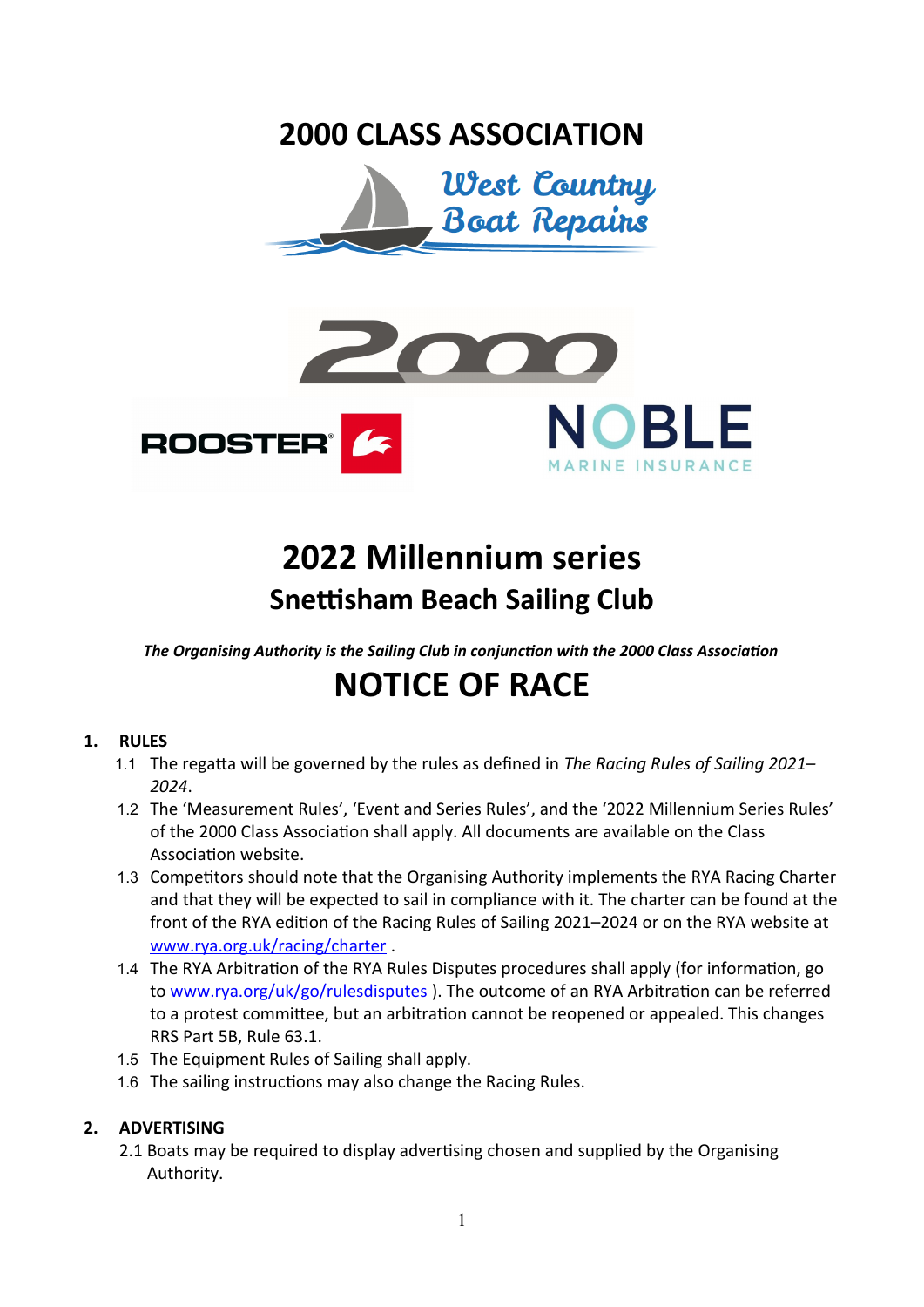#### **3 ELIGIBILITY & ENTRY**

- 3.1 The regatta is open to all boats of the 2000 class that meet the obligations of the 2000 class rules.
- 3.2 Either the helm or crew of the boat shall be a member of the 2000 Class Association or otherwise meets the requirements of 2000 Class Measurement Rule 5.2.

3.3 We would appreciate Entries being made before the event, eligible boats may enter by completing an online Entry Form, electronic payment information will be provided in a separate notice. Cheques should be made payable to 'Snettisham Beach Sailing Club' and sent to:- Adrian Tebbutt, 58 Woodland Gardens, North Wootton, King's Lynn, PE30 3PX. to be received by 10th June 2022. After this date please bring a completed entry form to registration. Cash or electronic payment, no cheques.

- 3.4 If it is known at registration that a crew will be changed, then all crews shall be registered with the Race Committee including which days they will be sailing. Any subsequent crew changes during the event shall require written approval by the Race Committee.
- 3.5 A Junior Entry comprises a Helm and Crew where both are under 21 on the last day of the event.
- 3.6 The Organising Authority will acknowledge receipt of entries and payment.
- 3.7 **Parent/Guardian Declarations**: All helms and crews under 18 years of age during the event shall submit signed Parent/Guardian Declarations as part of the entry process and submit details of the person(s) acting in loco parentis at registration.
- 3.8 The Organising Authority may cancel the event, cancel classes and reject or cancel entries at its absolute discretion, subject to RRS 76.

#### 4 **FEES**

- 4.1 Entry fee is £35.00 per boat. Entry for one day only £20.00
- 4.2 Entry fees for Youth competitors (aged 21 years or under and in full time education on  $1<sup>st</sup>$ May 2022) Helm only £20 Helm and Crew £15
- 4.3 Entries will only be accepted when payment in full has been made.
- 4.4 Should the Organising Authority cancel a class or reject an entry they shall refund the entry fee in full.
- 4.5 Should the Organising Authority cancel the event within 36 hours prior to the scheduled start of race 1 any refunds will be at the sole discretion of the Organising Authority.

#### 5 **SCHEDULE**

- 5.1 Registration: Boats shall register in the Clubhouse on Friday  $17<sup>*</sup>$  June 2022 from 1900hrs 2100hrs and Saturday  $18^{\text{th}}$  June 2021 06.45hrs – 1100hrs.
- 5.2 An event introductory safety briefing will be held on Saturday 18<sup>th</sup> June at approximately 7.30 am.
- 5.3 It is intended to run 6 races. The schedule of races is set out in 5.6 but may be changed by the Race Committee depending upon prevailing weather and conditions.
- 5.4 It is intended to run races back to back.
- 5.5 On the last scheduled day of racing no warning signal will be made after 11.30.
- 5.6

| Dav      |                             | Time  |         |
|----------|-----------------------------|-------|---------|
| Saturday | <b>First Warning Signal</b> | 08.10 | 3 races |
| Sunday   | <b>First Warning Signal</b> | 08.55 | 3 races |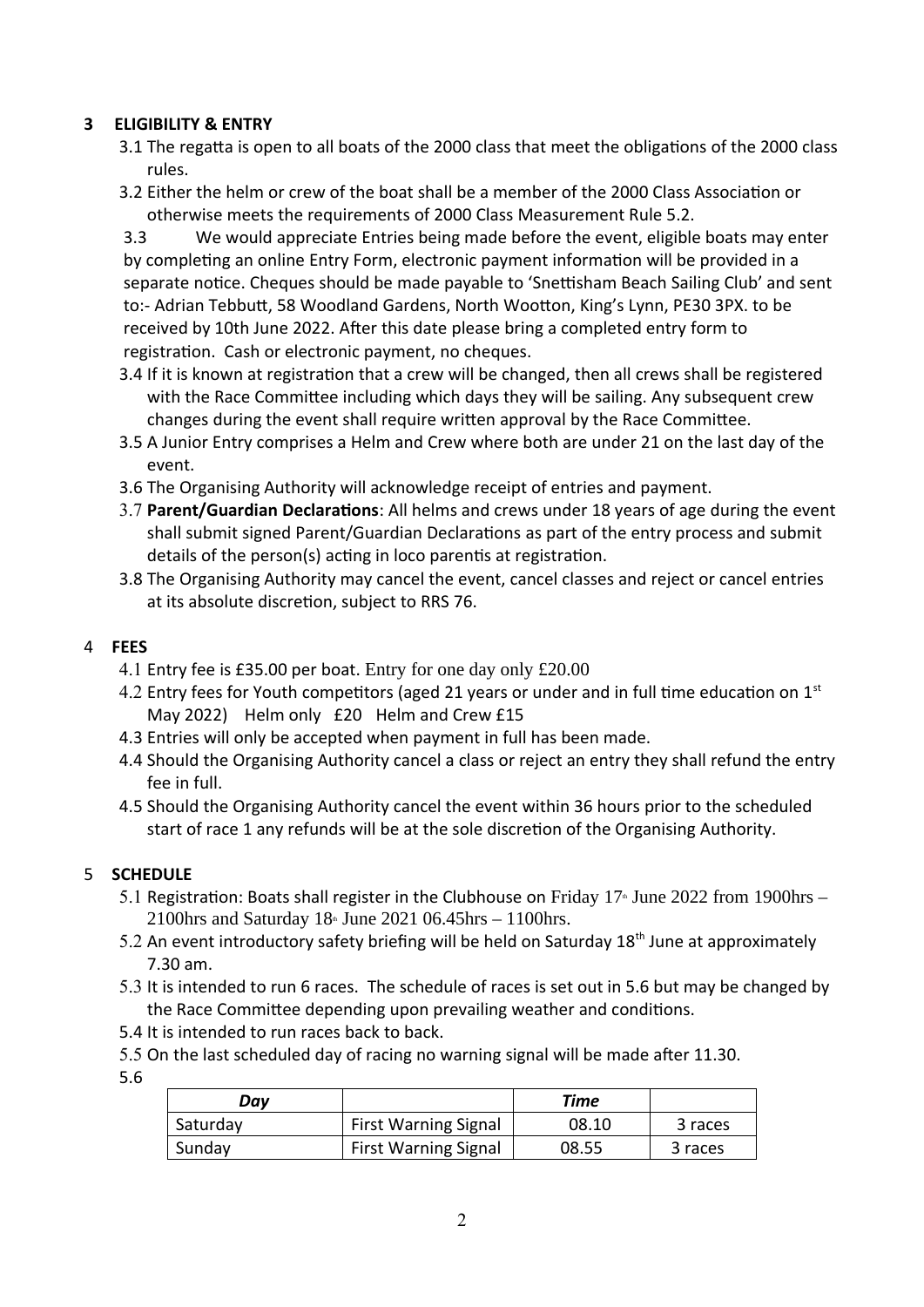#### **6.0 MEASUREMENT**

6.1 Boats, equipment and sails may be weighed, measured, or inspected for compliance with class rules prior to, during or after racing.

6.2 Inspections may be carried out by the Technical Committee (Rule 92) or their appointed representative.

#### **7 SAILING INSTRUCTIONS**

7.1 Sailing Instructions will be available at registration.

#### **8 VENUE**

8.1 Racing will take place at sea on the Wash to the west of the Clubhouse.

#### **9 THE COURSES**

- 9.1 The courses to be sailed will be windward leeward.
- 9.2 Course diagrams will be included in the Sailing Instructions.

#### **10 PENALTY SYSTEM**

10.1 Rule 44.1 is changed so that the Two Turn Penalty is replaced by the One Turn Penalty.

#### **11 SCORING**

- 11.1 One race is required to be completed to constitute a series.
- 11.2 (a) When fewer than four races have been completed, a boat's series score will be the total score of her races.

(b) When from four to six races have been completed, a boat's series score will be the total of her race scores excluding her worst score.

(c) When seven or more races have been completed, a boat's series score will be the total of her race scores excluding her worst two scores.

#### **12 SUPPORT BOATS**

All support boats shall be registered with the organizing authority and will be required to comply with event support boat regulations.

All support boats shall clearly display the identification supplied at registration by the Organising Authority at all times while afloat.

Support boats with team leaders, coaches and other support personnel shall stay outside areas where boats are racing from the time of the starting sequence until all boats have finished or the race committee signals a postponement, general recall or abandonment.

#### **13 BERTHING AND LAUNCHING**

13.1 Boats shall be unloaded, rigged, and kept as directed.

#### **14 RADIO COMMUNICATION**

Except in an emergency, a boat shall not make voice or data transmissions .and shall not receive voice or data communication that is not available to all boats. This restriction also applies to mobile telephones.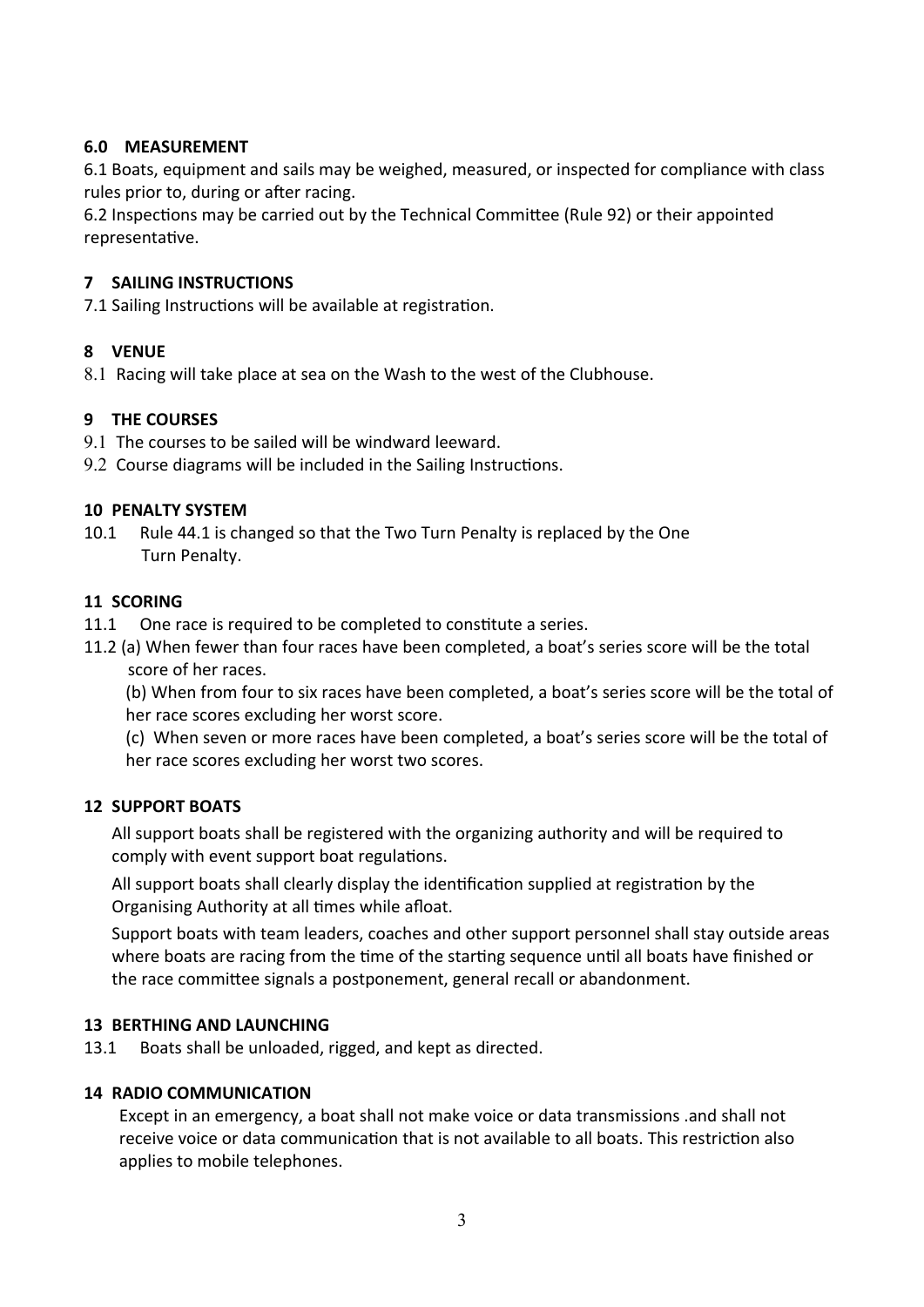#### **15 PRIZES**

- 15.1 The winners will be awarded first.
- 15.2 Each Millennium series event will have prizes and mementos awarded as follows;
- a) Medals for top 3 helm and crew overall.
- b) Medals for leading 'Family Junior' team.
- c) Memento for all teams taking part in their first 2000 class event.
- d) Sponsor prize for the team (outside the top 3), with the most consistent (lowest) score in all races.
- e) Sponsor prize for the leading team that has not won a sponsor prize so far during the year.
- f) Prizes as provided by the host club.
- 15.3 Other prizes may be awarded at the discretion of the Organising Authority.

#### **16 RIGHTS TO USE NAMES & LIKENESSES**

Competitors automatically grant to the Organising Authority and their sponsors without payment the right in perpetuity to make, use and show any motion pictures, still pictures and live, taped, or filmed television of or relating to the event.

#### **17 RISK STATEMENT**

Rule 4 of the Racing Rules of Sailing states: 'The responsibility for a boat's decision to participate in a race or to continue racing is hers alone.'

Sailing is by its nature an unpredictable sport and therefore inherently involves an element of risk. By taking part in the event, each competitor agrees and acknowledges that:

- a) They are aware of the inherent element of risk involved in the sport and accept responsibility for the exposure of themselves, their crew and their boat to such inherent risk whilst taking part in the event;
- b) They are responsible for the safety of themselves, their crew, their boat, and their other property whether afloat or ashore;
- c) They accept responsibility for any injury, damage or loss to the extent caused by their own actions or omissions;
- d) Their boat is in good order, equipped to sail in the event and they are fit to participate;
- e) The provision of a race management team, patrol boats, umpires and other officials and volunteers by the event organiser does not relieve them of their own responsibilities;
- f) The provision of patrol boat cover is limited to such assistance, particularly in extreme weather conditions, as can be practically provided in the circumstances.
- g) It is their responsibility to familiarise themselves with any specific risks to this venue or this event drawn to their attention in any rules and information produced for the event and to attend any safety briefing at the venue

#### INSPECTIONS

The fact that race officials may conduct inspections of a boat does not reduce the responsibilities set out in this Notice of Race

#### **18 INSURANCE**

Each participating boat shall be insured with valid third-party liability insurance with a minimum cover of £3 million per event or the equivalent.

\_\_\_\_\_\_\_\_\_\_\_\_\_\_\_\_\_\_\_\_\_\_\_\_\_\_\_\_\_\_\_\_\_\_\_\_\_\_\_\_\_\_\_\_\_\_\_\_\_\_\_\_\_\_\_\_\_\_